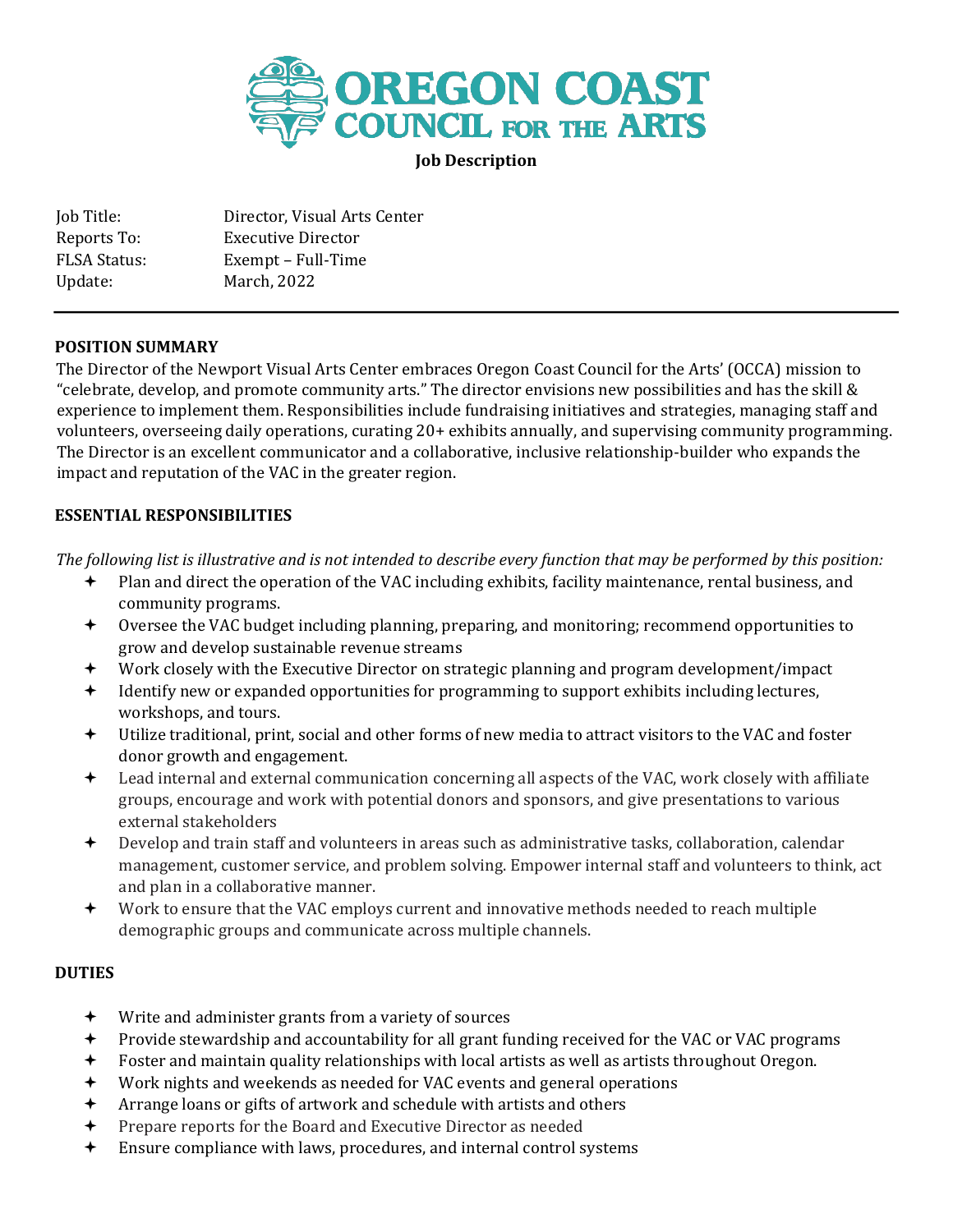- Attend staff and other meetings as requested
- Conduct regular staff evaluations
- Other duties as assigned

**QUALIFICATIONS** *To perform this job successfully, an individual must be able to perform each essential duty satisfactorily. The requirements listed below are representative of the knowledge, skill, and/or ability required. Reasonable accommodations may be made to enable individuals with disabilities to perform the essential functions:* 

# **EDUCATION and/or EXPERIENCE**

- 5+ years progressive management experience in a gallery, arts center or similar setting
- Bachelors or Masters Degree in the arts, art history or arts management or equivalent level of professional experience at a community center or arts organization

## **PREFERRED QUALIFICATIONS**

- Professional grounding in the visual arts
- Experience with budgeting and fundraising
- Excellent organizational & communication skills
- Proficient in Microsoft Office Suite and other office software including scheduling/calendar software
- Experience in marketing and event management
- Knowledge and experience with justice, diversity, equity and inclusion principles and programming
- Familiarity and experience with credit card processing such as Square and/or Stripe.
- Enjoys the arts

# **OTHER SKILLS AND ABILITIES**

- Ability to be productive and calm under pressure
- Ability to juggle multiple projects with competing deadlines effectively
- + Integrity, commitment, and enthusiasm
- $\div$  Attention to detail
- $+$  Team player
- $\div$  Clear communicator with a variety of stakeholders
- Ability to work evenings, weekends and holidays as required
- Dependable, punctual and a self-starter

### **LANGUAGE SKILLS**

Ability to read, analyze and interpret technical procedures, business contracts and government regulations. Ability to respond effectively to sensitive inquiries and complaints. Ability to write reports, business correspondence and procedural documents. Ability to effectively present information and respond to questions from staff, customers and the general public.

### **MATHEMATICAL SKILLS**

Ability to calculate figures and amounts such as discounts, commissions, count cash, and percentages.

# **REASONING ABILITY**

Ability to define problems, collect data, establish facts and draw conclusions. Ability to interpret a variety of instructions furnished in written, oral, diagram, or schedule form and deal with abstract and concrete variables.

**PHYSICAL DEMANDS** *The physical demands described here are representative of those that must be met by an employee to successfully perform the essential functions of this job. Reasonable accommodations may be made to enable individuals with disabilities to perform the essential functions.* 

While performing the duties of this job, the employee is regularly required to use hands to finger, handle, or feel; reach with hands and arms; and talk and hear. Able to lift, move and hang artwork up to 20 pounds for appropriate display. The employee frequently is required to stand, walk, and sit. The employee is occasionally required to